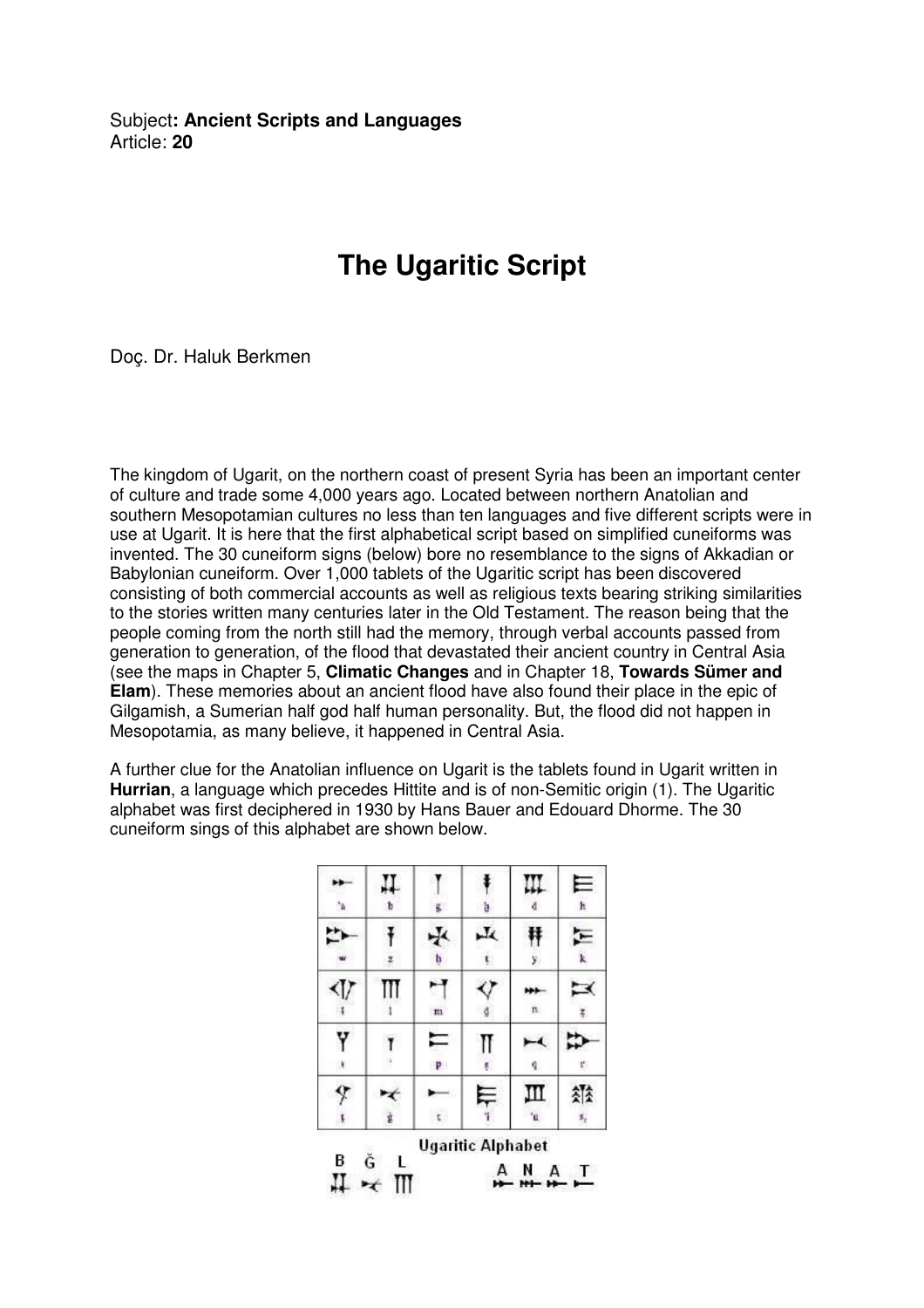E. Dhorme deciphered the name of the Ugaritic main deity as "**B ' L**". This form came to be known erroneously as Baal (2). This is because the velar g -shown as g-dot in the last row (second from left) of the above table- does not exist in Indo-European languages, but does exist in Turkish (ğ) as well as in most Semitic languages. Therefore, one way of pronouncing B-Ğ-L could be BUĞULU or BOĞULU. Since the A exists in the alphabet but does not take part in the name, one can insert the U or the O which are not part of the consonantal alphabet. In that case we obtain a meaningful name as: Buğ-Ulu or Boğ-Ulu meaning "the holy bull" in the Proto-language as well as in the actual Turkish (see Chapter 19, **The Bull and the Letter B**). A further understanding could arise if we read B'L as Bu-Oğulu, meaning "the son of the bull", a distinctive way of defining the Ugaritic leader shown in the picture below.

Here is an extract from the myth of Mot and Alijan, the two sons of Baal (Buğulu), as a short example of Ugaritic literature (3):

## **The days sped by, The love of Anat overwhelmed her, as the heart of an antelope for her fawn, As the heart of an ewe for her lamb, So was the heart of Anat for Bo**ğ**ulu.**

The reason for selecting this extract is because Anat feels a motherly love for her brother Buğulu. Anat could also be read as **Ana-Ot**, meaning "the fire-mother" or equivalently "the sun-mother" (see Chapter 8, **The Double-edged ax**). This way of reading Anat is acceptable since the letter "o" does not take part in the Ugaritic alphabet. Notice that letters in **Anat** (above) are all horizontal and constitute the simplest cuneiforms of the Ugaritic alphabet. From these simple cuneiforms we can guess that the words "Ana" and "Ot" were the most frequently used words in the Ugaritic language.